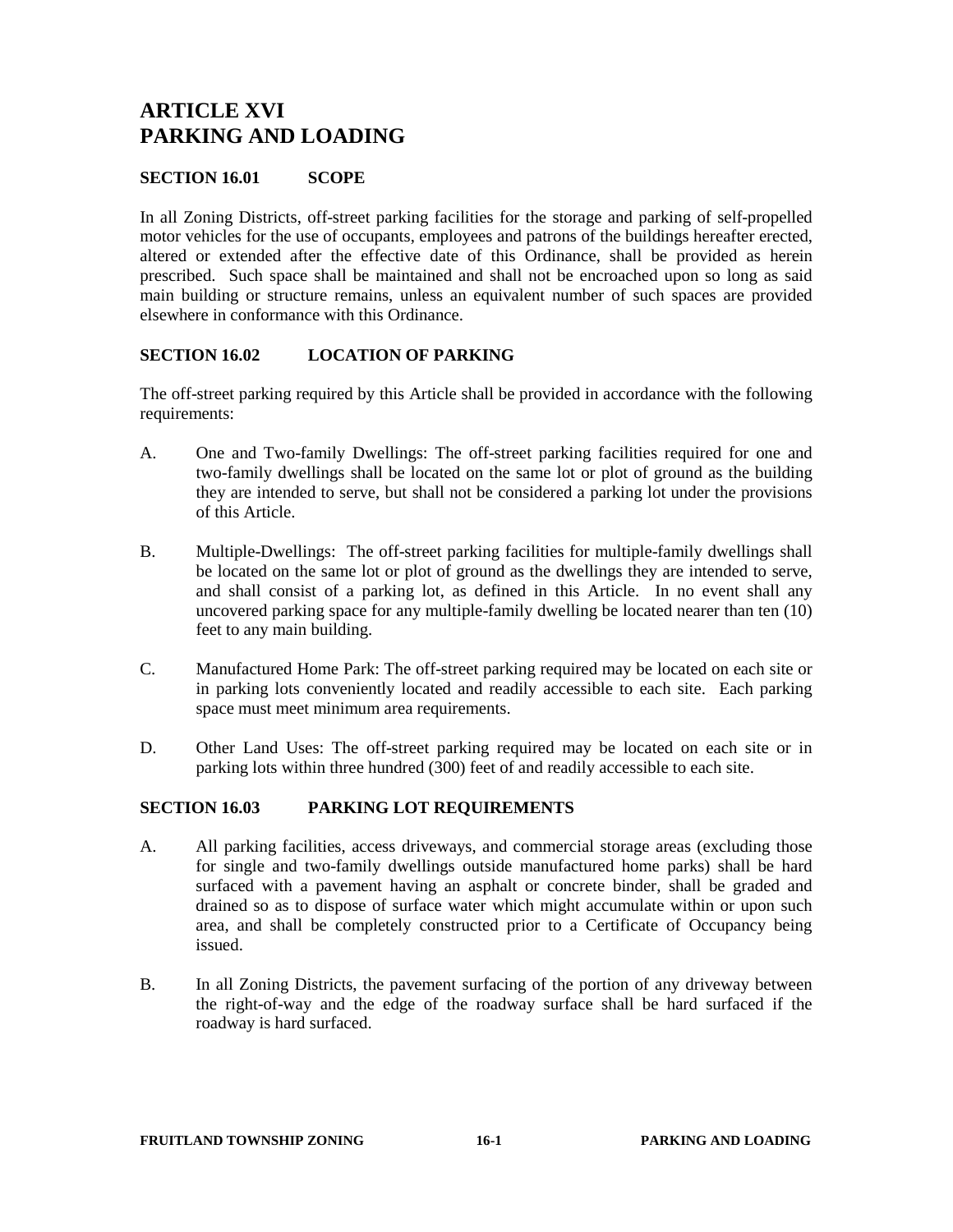- C. All illumination for all parking lots in the Commercial Districts, non-residential uses, and multiple-family developments shall be deflected away from adjacent residential areas and shall be installed in such a manner as to allow the reduction of the amount of light on other than normal parking hours each day. The source of illumination in all parking lots abutting a Residential District or use shall not be higher than fifteen (15) feet above the parking lot surface.
- D. When a required non-residential parking lot is situated on a parcel which adjoins a Residential District, abutting directly across a roadway, the respective side or rear yard in which said parking is located shall contain a minimum setback of twenty (20) feet excluding any parking or drives, unless a greater setback is required by any other provision in this Ordinance.
- E. Required non-residential parking lots abutting a Residential District or use shall be effectively screened from neighboring Residential Districts and uses by a decorative fence or wall, or a landscaped equivalent.
- F. Adequate ingress and egress to the parking lot, by means of limited and clearly defined drives, shall be provided for all vehicles. Such drives shall be located so as to minimize traffic conflicts with adjoining uses and roadways.
- G. Wheel stops shall be provided and so located as to prevent any vehicle from projecting over the lot or setback lines. Such devices shall be securely anchored into the parking lot to ensure that they remain stationary.
- H. Plans for the layout of off-street parking facilities shall be in accordance with the parking space dimensions of this Ordinance. The minimum parking space dimensions for a layout not provided for in the regulations shall be nine (9) feet in width, eighteen (18) feet in length, and one hundred and sixty-two (162) square feet in area.

## **SECTION 16.04 PARKING LOT PLANS**

- A. The construction of any parking lot shall be in accordance with the requirements of the provisions of this Ordinance and such construction shall be completed and approved by the Zoning Administrator before actual use of the property as a parking lot and before a Certificate of Occupancy is issued.
- B. Plans for the development of any parking lot must be submitted to the Zoning Administrator, prepared at a scale of not less than one (1) inch equals fifty (50) feet and indicating existing and proposed grades, drainage, pipe sizes, dimensions of typical parking spaces, type of curbing, drive and aisle dimensions, lighting, adjacent main buildings, sidewalks, landscaping, surfacing and base materials to be used, and the layout of the proposed parking lot. The plans are to be prepared in a presentable form by person or persons competent in such work and shall conform to the provisions of the Parking and Loading requirements of this ordinance.

## **SECTION 16.05 PARKING RESTRICTIONS**

A. In any District, it shall be unlawful to use required off-street parking areas for the storage or parking of vehicles in excess of twenty-four (24) hours, except as may be permitted for a commercial use.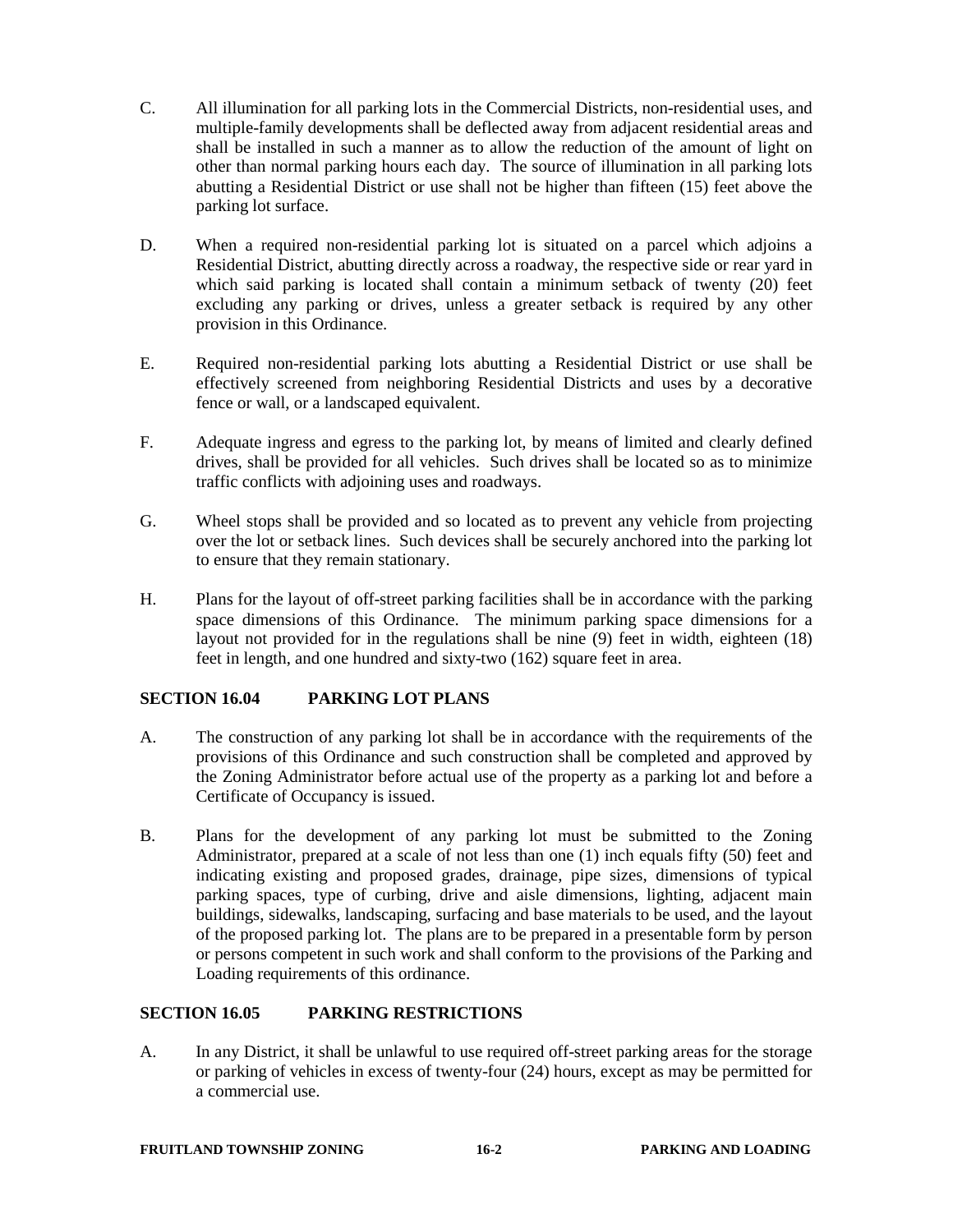- B. It shall be unlawful for any person to park or store any motor vehicle without the express written consent of the owner, holder, occupant, lessee, agent, or trustee of such property. In no case shall vehicles be parked in any required off-street parking lot for the sole purpose of displaying such vehicle for sale, except in approved and licensed car sales lots.
- C. It shall be unlawful for the owner, holder, occupant, lessee, agent, or trustee of any lot in a Residential District to permit or allow the open storage or parking, either day or night, thereon of trucks (over one (1) ton), semi-trucks and trailers, manufactured home, construction equipment, and/or any other similar equipment or machinery for commercial purposes for a period exceeding forty-eight (48) hours. However, the owner, tenant, or lessee of an agricultural use may openly store operable machinery and equipment necessary to be parked on a lot, parcel or tract of land during work thereon, providing it is not within 200 feet of any road right-of-way.
- D. No vehicle storage or display shall be permitted within any road right-of-way. On-street parking is permitted in locations specifically designated by public authority for on-street parking. On-street parking spaces shall not be counted toward the required parking for any use.

## **SECTION 16.06 OFF-STREET PARKING REQUIREMENTS**

- A. Minimum required off-street parking spaces are noted in the table below for the uses listed. Additional parking may be required as part of site plan approval. For those uses not specifically mentioned, the requirements for off-street parking shall be in accord with a use in which the Zoning Administrator considers similar in type.
- B. When units of measurement determining the number of required off-street parking spaces result in the requirement of a fractional space that fraction shall require one (1) parking space.

| PARKING SPACE PER UNIT OF MEASUREMENT                                      |
|----------------------------------------------------------------------------|
|                                                                            |
| Two (2) for each dwelling unit                                             |
| Two (2) for each dwelling unit                                             |
| Two $(2)$ for each dwelling unit, plus one $(1)$ additional space          |
| for each two $(2)$ units                                                   |
|                                                                            |
| One $(1)$ space for each four $(4)$ clients                                |
|                                                                            |
| One $(1)$ space for each two $(2)$ seats or each four $(4)$ feet of        |
| pew length or one (1) space for each two (2) persons allowed               |
| within the maximum occupancy load established by any                       |
| applicable codes or ordinances, whichever is greater.                      |
| Two $(2)$ spaces for each three $(3)$ employees, plus amount               |
| required for auditorium or gymnasium seating.                              |
| One $(1)$ space for each eight $(8)$ students, plus one and one-<br>trade, |
| half $(1 \frac{1}{2})$ spaces for each classroom, plus amount required for |
| auditorium or gymnasium seating.                                           |
|                                                                            |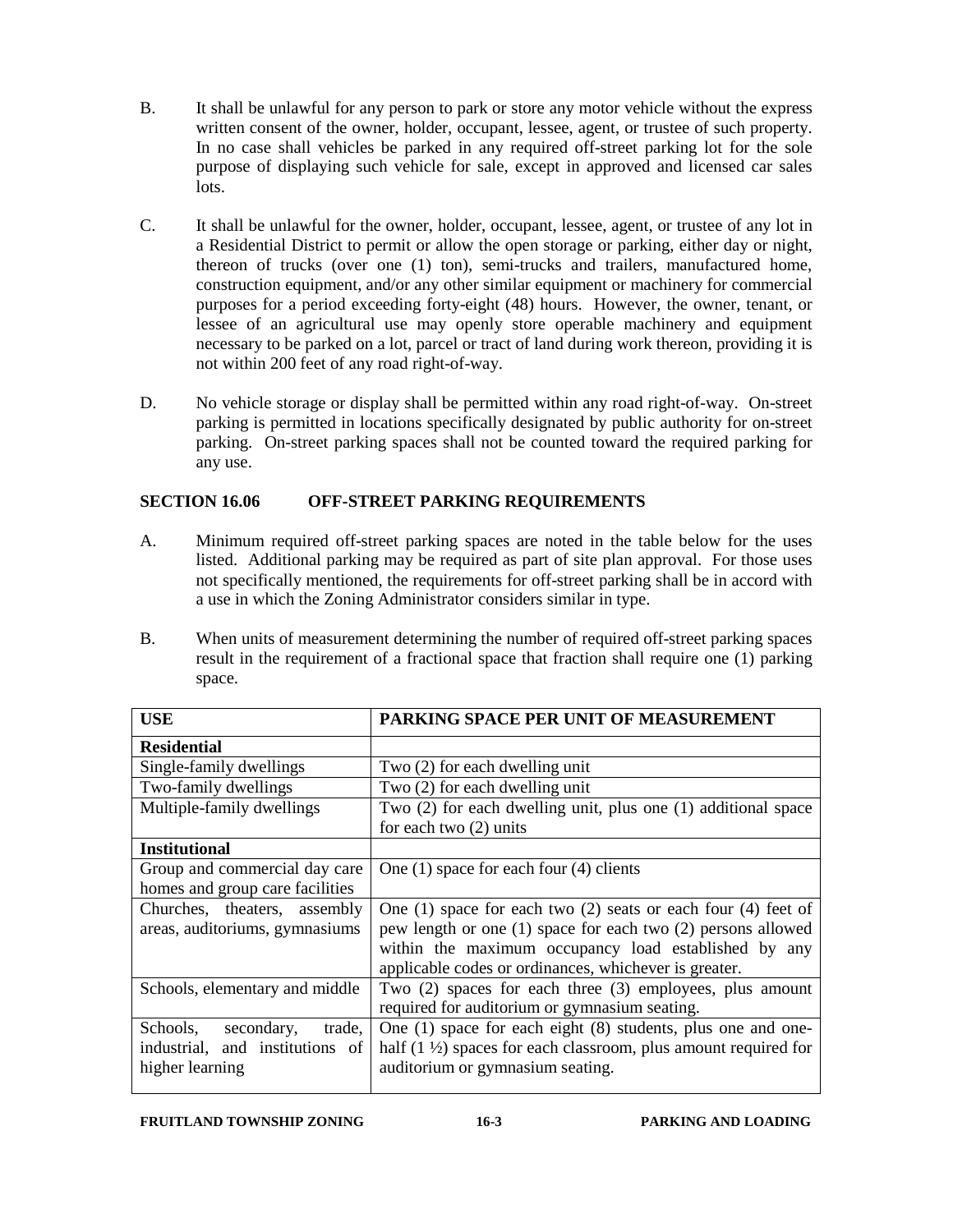| <b>Commercial</b>                    |                                                                  |
|--------------------------------------|------------------------------------------------------------------|
| Vehicle<br>establishments<br>wash    | One $(1)$ space for each five $(5)$ stalls                       |
| (self service or automatic)          |                                                                  |
| Beauty/Barber shop                   | Three (3) spaces for each chair                                  |
| Bowling alleys                       | Four (4) spaces for each bowling lane plus required spaces for   |
|                                      | each accessory use.                                              |
| Assembly halls without fixed         | One $(1)$ space for each three $(3)$ persons allowed within the  |
| seats                                | maximum occupancy load established by any applicable codes       |
|                                      | or ordinances                                                    |
| Restaurants – without drive-         | One (1) space for each one hundred (100) square feet UFA or      |
| through facilities                   | one $(1)$ space for each two $(2)$ persons allowed within the    |
|                                      | maximum occupancy load established by any applicable codes       |
|                                      | or ordinances, whichever is greater                              |
| Vehicle service stations             | One $(1)$ space for each service stall, plus one $(1)$ space for |
|                                      | each pump island                                                 |
| Personal service establishments      | One (1) space for each fifty (50) square feet UFA                |
| not otherwise specified              |                                                                  |
| Furniture,<br>appliance<br>and       | One (1) space for each one thousand (1000) square feet UFA       |
| household goods retail sales         |                                                                  |
| Funeral homes and mortuary           | One (1) space for each fifty (50) square feet UFA                |
| establishments                       |                                                                  |
| Open Air businesses                  | One (1) space for two hundred (200) square feet of indoor        |
|                                      | UFA plus one (1) space for each one thousand (1000) square       |
|                                      | feet of outdoor display area                                     |
| Retail<br>otherwise<br>stores<br>not | One (1) space for each two hundred square feet UFA               |
| specified                            |                                                                  |
| Hotels and motels                    | One (1) space for each guest room, plus required spaces for      |
|                                      | any accessory uses                                               |
| Video rental stores                  | One (1) space for each one hundred (100) square feet UFA         |
| Marinas                              | 1.2 parking spaces per marina slip, including "in/out"           |
|                                      | stackable slips.                                                 |

| <b>Offices</b>                 |                                                                                                      |
|--------------------------------|------------------------------------------------------------------------------------------------------|
|                                | Banks, credit unions, savings $\vert$ One (1) space for each one hundred and fifty (150) square feet |
|                                | and loan associations and other UFA plus three (3) spaces for each non-drive through                 |
| similar uses                   | automatic teller machine                                                                             |
|                                | Offices not otherwise specified $\Box$ One (1) space for each three hundred (300) square feet UFA    |
| Medical and dental offices and | One $(1)$ space for each seventy five $(75)$ square feet of waiting                                  |
| clinics                        | room area plus one (1) space for each examining room, dental                                         |
|                                | chair, or similar use area                                                                           |

| <b>Industrial</b>                |                                                                                          |
|----------------------------------|------------------------------------------------------------------------------------------|
| Manufacturing,<br>processing.    | One (1) space for each one thousand (1000) square feet GFA                               |
| and                              | research establishments   plus those spaces required for offices located on the premises |
| Industrial<br>and<br>not<br>uses |                                                                                          |
| otherwise specified              |                                                                                          |
| wholesale<br>Warehouses<br>and   | One (1) space for each two thousand (2000) square feet GFA                               |
| establishments                   | plus those spaces required for offices located on the premises.                          |